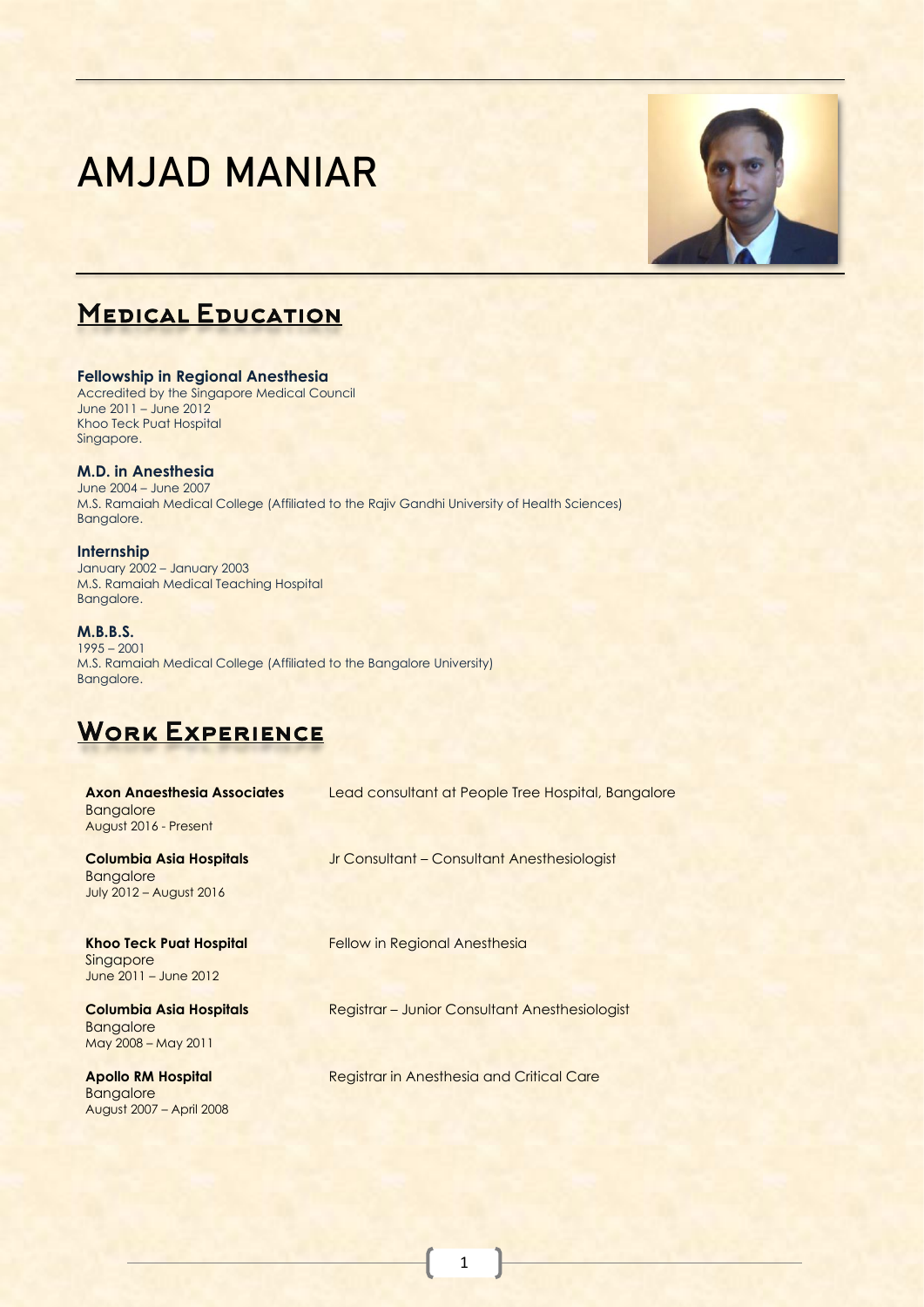## **MEDICAL COUNCIL REGISTRATION**

2007 : Registered as an Anesthesiologist with the Karnataka Medical Council, Bangalore. Registration Number : **64931**

## **CLINICAL SKILLS AND INTERESTS**

I am proficient at administering safe and quality anesthesia for a variety of surgical cases, including orthopedics & trauma, neurosurgery, urology, pediatric surgery, obstetrics & gynecology, transplant surgery, plastic and reconstructive surgeries, laparoscopies and ENT. I have always been interested in developing effective pain management systems for patients after surgery for optimal comfort. I have a special interest in ultrasound guided regional anesthesia and have used advanced blocks and continuous catheter techniques effectively especially for high risk and demanding procedures. I have helped organize workshops on ultrasound application and have been an invited speaker on this topic at national and international events. For over 12 years, I have made ultrasound in anesthesia, the essence of my clinical practice.

#### Academic events attended as an invited speaker

- 1. **Singapore Society of Anesthesia & College of Anesthesiologists Meeting** Date: 21st September 2019 Venue: Yishun Community Hospital, Singapore
- 2. **1 st Regional Anesthesia Society of the Philippines (RASPHIL) Conference** Date: 24<sup>th</sup> – 26<sup>th</sup> August 2019 Venue: Hotel Pinaccle, Davao City, Philippines
- 3. **AORA 2019 -** 9th National Conference of the Academy of Regional Anesthesia of India Date: 5<sup>th</sup> – 7<sup>th</sup> July 2019 Venue: Hotel Le Meredien, Coimbatore, India
- 4. **1st Post Graduate course - Ultrasound Guided Blocks for Chronic Pain** Date: 29th June 2019 Venue: St Luke's Hospital, Quezon City, Philippines
- 5. **Ultrasound Guided Regional Anesthesia – Demonstration** Date: 28th June 2019 Venue: Quezon City General Hospital & Medical Center, Quezon City, Philippines
- 6. **Pune Regional Anesthesia Course (PRAC) 2019** Date: 5-7<sup>th</sup> April 2019 Venue: Hotel Hyatt, Pune
- 7. **Invited Speaker – 'Selection of nerve blocks for truncal analgesia'** Date: 14<sup>th</sup> February 2019 Venue: Khoo Teck Puat Hospital, Singapore
- 8. **33rd Annual National Conference of the Indian Society for the Study of Pain (ISSPCON 2019)** Date: 1st February 2019 Venue: NIMHANS Convention Centre, Bangalore
- 9. **50th Philippine Society of Anesthesiologists : Annual Convention** Date: 22<sup>nd</sup> – 25<sup>th</sup> November 2018 Venue: Manila, Philippines

2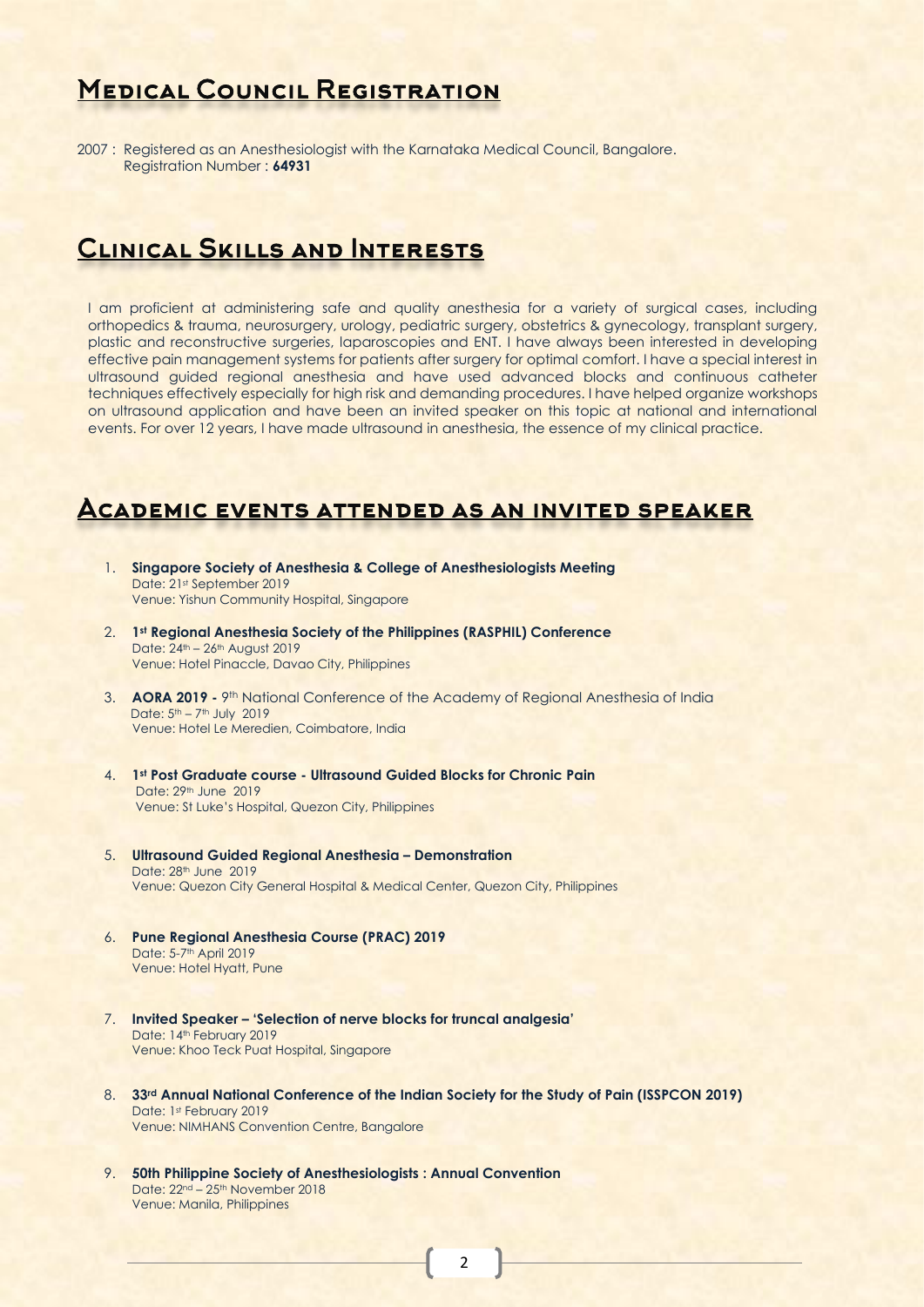- 10. **6 th Post Graduate Course in Regional Anesthesia** Date: 1st September 2018 Venue: Bacolod City, Philippines
- 11. **Advanced Peripheral Nerve Block Workshop : Orthopedics and beyond** Date: 31st August 2018 Venue: Vicente Sotto Memorial Medical Centre, Cebu City, Philippines
- 12. **AORA 2018 -** 8<sup>th</sup> National Conference of the Academy of Regional Anesthesia of India Date: 10<sup>th</sup> - 12<sup>th</sup> August 2018 Venue: Al Saj Convention Centre, Trivandrum, India
- 13. **33rd Annual National Conference of the Indian Society for the Study of Pain Workshop:** Ultrasound Guided blocks for Acute Pain Management Date: 1st February 2018 Venue: Medanta the Medicity, Delhi, India
- 14. **10th Advanced Regional Anesthesia and Ultrasound Workshop**. Date:  $27<sup>th</sup> - 28<sup>th</sup>$  January 2018 Venue: Hyderabad, India
- 15. **14th Asian and Oceanic Society of Regional Anaesthesia and Pain Medicine(AOSRA-PM) Biennial Congress** Date: 17<sup>th</sup> – 19<sup>th</sup> October 2017

Venue: Philippines International Convention Centre, Manila, Philippines

- 16. **Ultrasound Guided Regional Anesthesia – An Introduction** Date: 23rd September 2017 Venue: Mandya Institute of Medical Sciences, Mandya, India
- 17. **AORA 2017 -** 7<sup>th</sup> National Conference of the Academy of Regional Anesthesia of India Date: 8<sup>th</sup> - 10<sup>th</sup> September 2017 Venue: Brilliant Convention Centre, Indore, India
- 18. **1 st Ultrasound guided regional anesthesia – Lecture and Workshop** Date: 2nd June 2017 Venue: Eastern Visayas Regional Medical Center, Tacloban City, Philippines
- 19. **Advances in Primary Knee Arthroplasty** Date: 26<sup>th</sup> March 2017 Venue: People Tree Hospital, Bangalore, India
- 20. **Ultrasound For Anesthesiologists** Date: 19th November 2017 Venue: Fortis Hospital, Bangalore, India
- 21. **5 th Post Graduate Course - "Training the Anesthesiologists of Tomorrow"** Date: 6<sup>th</sup> – 7<sup>th</sup> October, 2016 Venue: Corazon Locsin Montelibano Memorial Regional Hospital, Bacolod City, Philippines
- 22. **AORA 2016** 6<sup>th</sup> National Conference of the Academy of Regional Anesthesia of India www.aoraindia.com/aora2016 *Scientific Committee Member* Date: 23rd – 25th September 2016 Venue: Hyderabad, India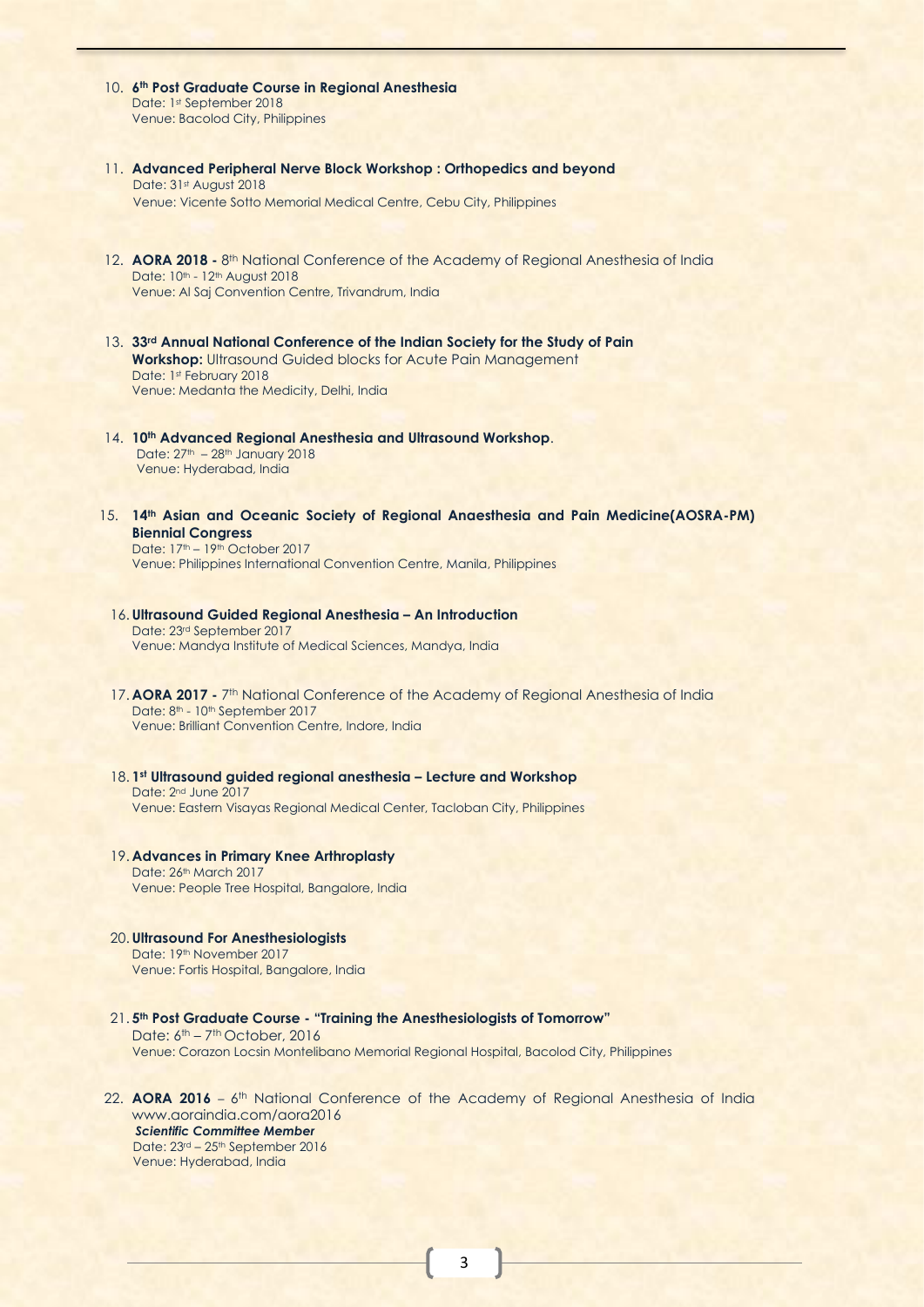23. **PROACT – PuneCON 2016**

Date: 26<sup>th</sup> Aug 2016 Venue: Noble Hospital, Pune

- 24. **Philippine Society of Anesthesiologists – Midyear convention** Date: 14th – 16th April 2016 Venue: Cebu City, Philippines
- 25. **47th Annual Convention, Philippine Society Of Anesthesiologists** Date: 26<sup>th</sup> – 28<sup>th</sup> November 2015 Venue: Manila, Philippines
- 26. AORA 2015 5<sup>th</sup> National Conference of the Academy of Regional Anesthesia of India www.aora2015.com *Scientific Committee Co Chairman* Date: 25<sup>th</sup> – 27<sup>th</sup> September 2015 Venue: Bangalore, India
- 27. **9 th Advanced Regional Anesthesia and Ultrasound Workshop**. Date: 21st - 22nd February 2015 Venue: Hyderabad, India
- 28. **IMPACT 2015** Date: 25<sup>th</sup> January 2015 Venue: Trivandrum, India
- 29. **4 th World Congress of Regional Anesthesia – www.wcrapt2014.com** Date: 24th – 28th November 2014 Venue: Cape Town, South Africa
- 30. **Ultrasound Guided Regional Blocks Workshop** Date: 29th October, 2014 Venue: Vincente Sotto Memorial Medical Center, Cebu City, Philippines
- 31. **3rd Post Graduate Course**: Ultrasound Guided Peripheral Nerve Blockade. Date: 27th -28th October, 2014 Venue: Corazon Locsin Montelibano Memorial Regional Hospital, Bacolod City, Philippines
- 32. AORA 2014 4<sup>th</sup> National Conference of the Academy of Regional Anesthesia of India Date: 19th – 21st September 2014 Venue: Fortis Hospital, Gurgaon, India
- 33. **8th Advanced Regional Anesthesia and Ultrasound Workshop**. Date: 9th – 10th November 2013 Venue: Hyderabad, India
- 34. **KISACON 2013** Pre conference ultrasound workshop Date: 12<sup>th</sup> September 2013 Venue: Bangalore, India
- 35. **CAUSE 2013** Columbia Asia Ultrasound Education Workshop *(Organizer).* Date: 31st August & 1st September 2013 Venue: Columbia Asia Referral Hospital, Bangalore
- 36. **2 nd Post Graduate Course**: Ultrasound Guided Peripheral Nerve Blockade. Date: 19th -20th July, 2013 Venue: Corazon Locsin Montelibano Memorial Regional Hospital, Bacolod City, Philippines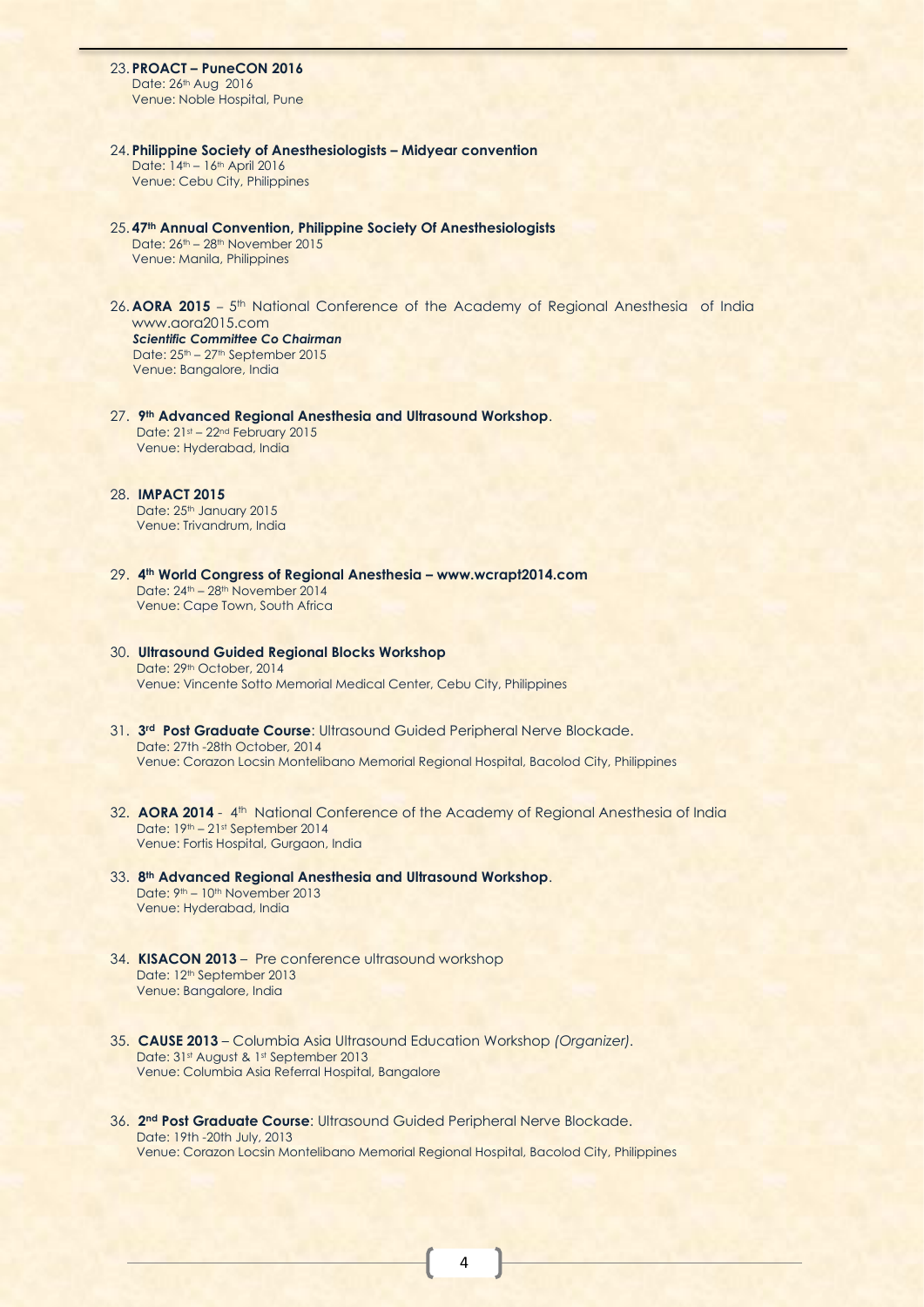- 37. **AORA 2013**  3rd National Conference of the Academy of Regional Anaesthesia of India Date: 7th – 9th June 2013 Venue: Smt. Kashibai Navale Medical College and General Hospital, Pune
- 38. **Jubilee Anesthesia Insight CME** Date: 4<sup>th</sup> -5<sup>th</sup> May 2013 Venue: Thrissur, Kerala, India
- 39. **3 rd World Congress of Regional Anesthesia and Pain Therapy** (www.wcrapt2013.com). Date: 3<sup>rd</sup> – 7<sup>th</sup> February 2013 Venue: Sydney, Australia
- 40. **7 th Advanced Regional Anesthesia and Ultrasound Workshop**. Date: 27th – 28th October 2012 Venue: Hyderabad, India
- 41. **CAUSE 2012** Columbia Asia Ultrasound Education Workshop *(Organizer).* Date: 16th & 17th June 2012 Venue: Columbia Asia Referral Hospital, Bangalore, India
- 42. **INDOANESTHESIA 2012** Date: 22<sup>nd</sup> & 23<sup>rd</sup> February 2012 Venue: Hotel Gran Melia, Jakarta, Indonesia
- 43. **Ultrasound Guided Regional Anesthesia** Workshop: Training module for residents. Date: 14th January 2012 Venue: Tan Tock Seng Hospital, Singapore
- 44. **1st Post Graduate Course**: Ultrasound Guided Peripheral Nerve Blockade. Date: 25th -26th October, 2011 Venue: Corazon Locsin Montelibano Memorial Regional Hospital, Bacolod City, Philippines
- 45. **19th General Scientific Meeting of Anesthesiologists** Ultrasound Guided Regional Anesthesia Workshop. Date: 13th-14th August, 2011 Venue: Sheraton Towers, Singapore
- 46. **CAUSE 2011** Columbia Asia Ultrasound Education Workshop *(Organizer).* Date: January 8th & 9th, 2011 Venue: Columbia Asia Referral Hospital, Bangalore
- 47. **Ultrasound Guided Regional Anesthesia Workshop**. Date: November 2010 Venue: M.V.J. Medical College, Bangalore
- 48. **Ultrasound Workshop at KISACON 2010** (Karnataka State Annual Conference of the Indian Society of anesthesiologists). Date: August 2010 Venue: Devaraj Urs Medical College, Kolar, India.
- 49. **Ultrasound in Regional Anesthesia Workshop** *(Organizer).* Date: August 2009 Venue: Columbia Asia Referral Hospital, Bangalore, India